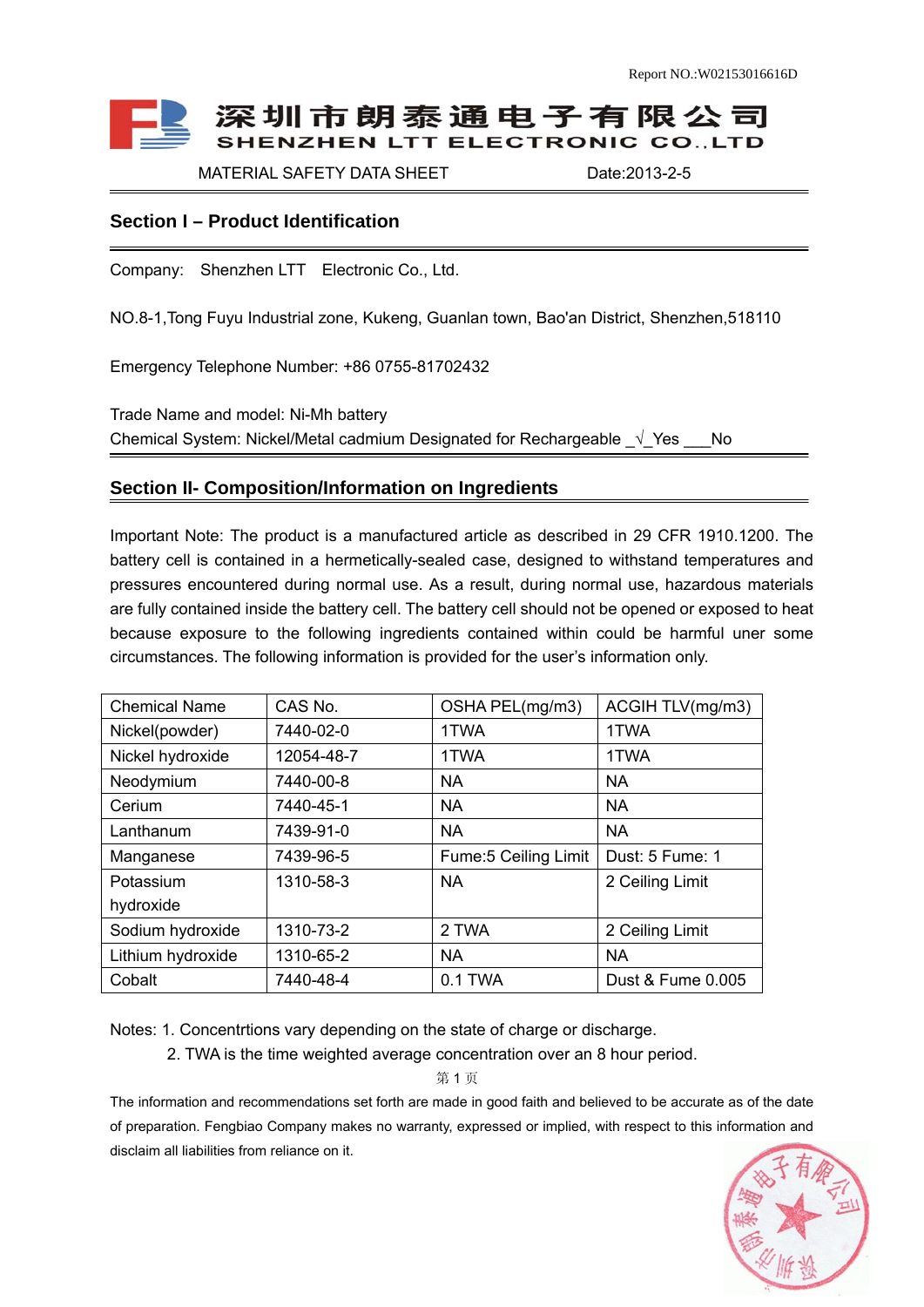

# **Section III - Physical Data for Battery**

| Melting point( ${}^{\circ}\text{F}$ ): N/A | Boiling point (°F): N/A | % Volatile by Volume: N/A      |  |
|--------------------------------------------|-------------------------|--------------------------------|--|
| Vapor pressure(mm Hg) NA                   | <b>Evaporation Rate</b> | Vapor Density (Air=1) NA       |  |
| Specific Gravity (H2O) NA                  | Solubility in water NA  | Odor<br>Appearance and<br>- No |  |
|                                            |                         | Odor                           |  |

### **Section IV – Fire and Explosion Hazard Data**

Flash Point: NA Lower Explosive Limit: NA Upper Explosive Limit: NA

Extinguishing Media: Any class of extinguishing medium may be used on the batteries or their packing material.

Special Fire Fighting Procedures: Exposure to temperatures of above 212℉ can cause venting of the liquid electrolyte.

Internal shorting could also cause venting of the electrolyte. There is potential for exposure to iron, nickel, cobalt, rare earth metals ( cerium, lanthanum neodymium, and praseodymium), manganese, and aluminum fumes during fire; use of contained breathing apparatus.

## **Section V – Health Hazard Data**

Threshold Limit Values: See Section II

Effects of a Single (Acute) Overexposure:

Inhalation: During normal use inhalation is an unlikely route of exposure due to containment of hazardous materials within the battery case. However, should the batteries be exposed to extreme heat or pressures causing a breach in the battery cell case, exposure to the constituents may occur. Inhalation of cobalt dusts may result in pulmonary conditions. Ingestion: If the battery case is breached in the digestive tract, the electrolyte may cause localized burns.

Skin Absorption: No evidence of adverse effects from available data.

Skin contact: Exposure to the electrolyte contained inside the battery may result in chemical burns. Exposure to nickel may cause dermatitis in some sensitive individuals.

Eye contact: Exposure to the electrolyte contained inside the battery may result in severe irritation and chemical burns.

Carcinogenicity: Nickel has been identified by the National Toxicology Program(NTP) as reasonably anticipated to be a carcinogen. Cobalt has been identified by IARC as a 2B carcinogen.

Other Effects of Repeated(Chronic) Exposure: Chronic overexposure to nickel may result in cancer; dermal contact may result in dermatitis in sensitive individuals.

第 2 页

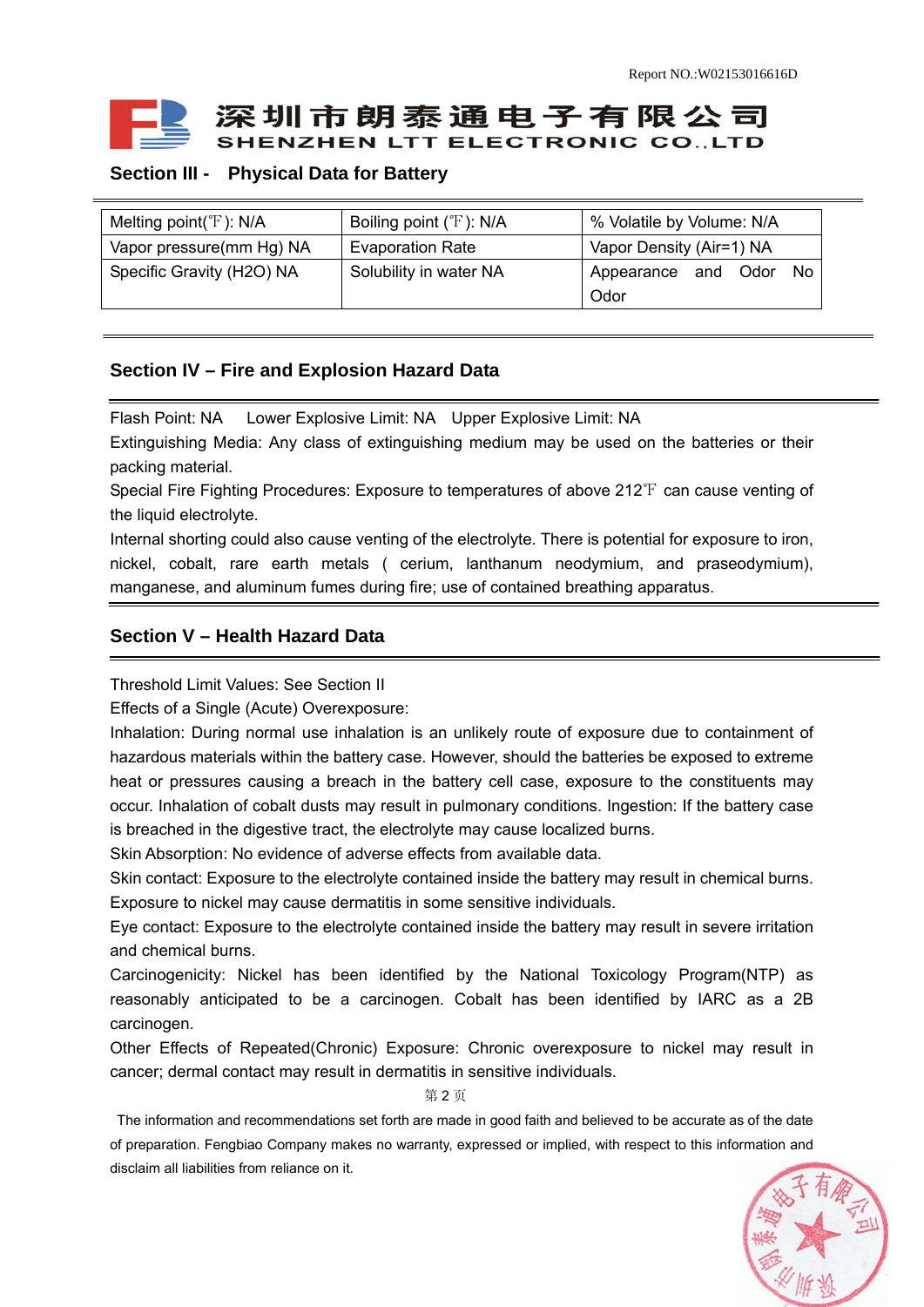# 深圳市朗泰通电子有限公司 **SHENZHEN LTT ELECTRONIC CO., LTD**

Medical conditions Aggravated by Overexposure: A knowledge of the available toxicology information and of the physical and chemical properties of the material suggests that overexposure in unlikely to aggravate existing medical conditions.

Emergency and First Aid Procedures: Swallowing; Do no induce vomiting. Seek medical attention immediately.

Skin: If the internal cell materials of an opened battery cell comes into contact with the skin, immediately flush with water for at least 15minutees.

Inhalation; If potential for exposure to fumes or dusts occurs, remove immediately to fresh air and seek medical attention.

Eyes: If the contents from an opened battery comes into contact with the eyes, immediately flush eyes with water continuously for at least 15 minutes. Seek medical attention.

#### **Section VI – Reactivity Data**

The batteries are stable under normal operating conditions.

Hazardous polymerization will not occur.

Hazardous decomposition products: oxides of nickel, cobalt, manganese, lanthanum, and cerium. Conditions to avoid: heat, open flames, sparks, and moisture.

Potential incompatibilities (i.e,. materials to avoid contact with): The battery cells are encased in a non-reactive container; however, if the container is breached, avoid contact of internal battery components with acids, aldehydes, and carbamate compounds.

### **Section VII- Spill and Leak Procedures**

Spill and leaks are unlikely because cells are contained in a hermetically- sealed case. If the battery case is breached, don protective clothing that is impervious to caustic materials and absorb or pack spill residues in inert material. Dispose in accordance with applicable state and federal regulations.

#### **Section VIII – Safe handling and Use (Personal Protective Equuipment)**

| Gloves:                          | Not required under normal use. |  |  |
|----------------------------------|--------------------------------|--|--|
| Eye Protection:                  | Not required under normal use. |  |  |
| <b>Respiratory Protection:</b>   | Not required under normal use. |  |  |
| <b>Ventilation Requirements:</b> | Not required under normal use. |  |  |

**Section IX – Precautions for Safe handling and Use** 

Storage; Store in a cool place, but prevent condensation on cell or battery terminals. Elevated temperatures may result in reduced battery life. Optimum storage temperatures are between -31℉ and 95℉.

Mechanical Containment: If there are special encapsulation or sealing requirements, sonsult Fengbiao Electronic Company about possible cell havard precautions or limitations.

Handling: Accidental short circuit will bring high temperature elevation to the battery as well as

#### 第 3 页